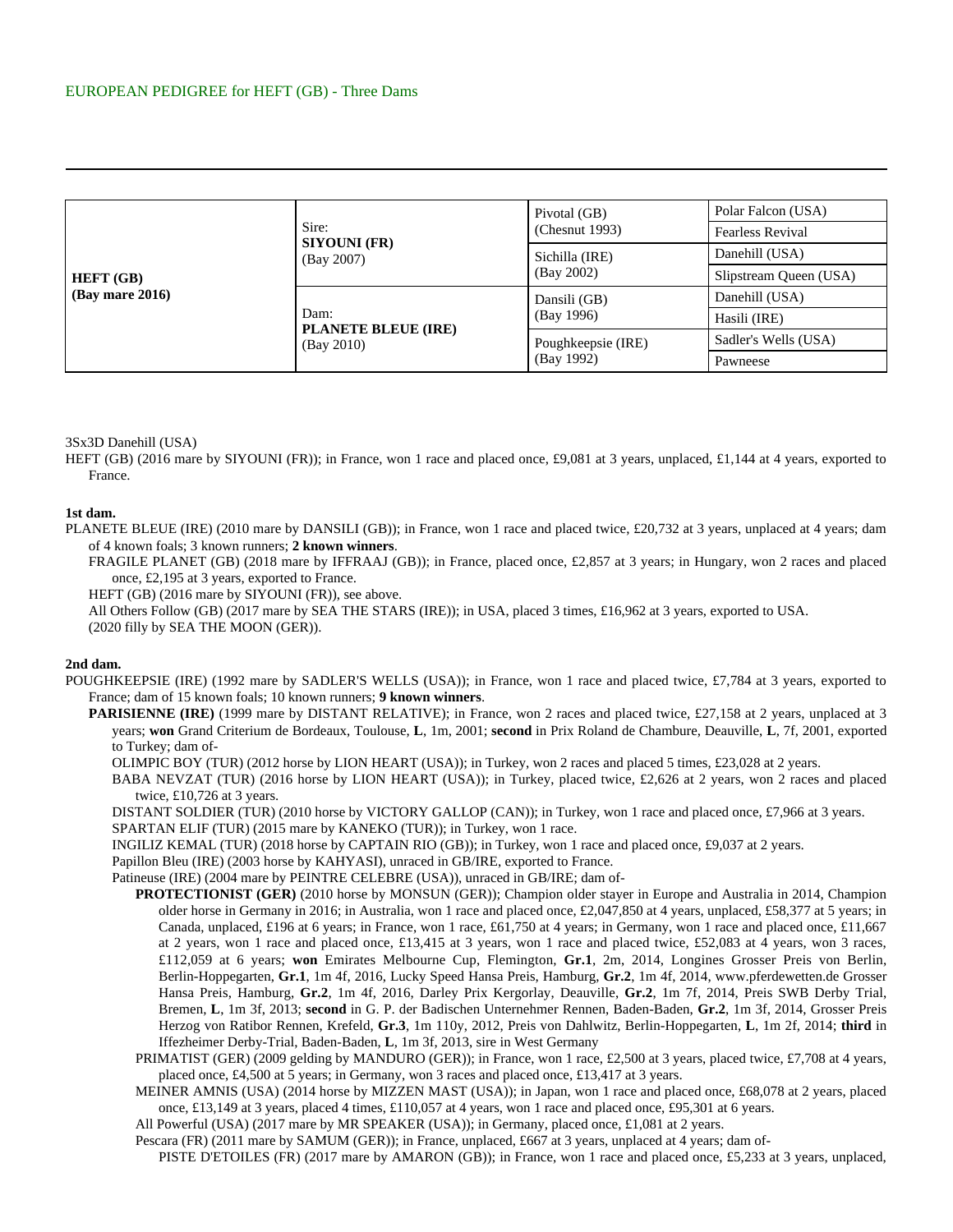£848 at 4 years; in France over jumps, won 1 race and placed once, £6,136 at 3 years, won 2 races and placed once, £14,303 at 4 years.

Pimbeche (FR) (2018 mare by RAJSAMAN (FR)); in France, unplaced, £937 at 3 years.

Petronille (FR) (2019 filly by COKORIKO (FR)), unraced in GB/IRE.

Pastille (FR) (2020 filly by DARIYAN (FR)), unraced in GB/IRE.

Prana (FR) (2012 mare by SIYOUNI (FR)), unraced in GB/IRE, exported to Australia.

Posillipo (USA) (2015 horse by HAT TRICK (JPN)), unraced in GB/IRE.

(2016 horse by BERNARDINI (USA)).

Fiscal Largesse (USA) (2019 filly by KITTEN'S JOY (USA)), unraced in GB/IRE.

(2021 colt by CAMELOT (GB)).

Pantagruel (IRE) (2005 horse by PEINTRE CELEBRE (USA)), unraced in GB/IRE, exported to France.

Parisienne Chic (IRE) (2006 mare by ROCK OF GIBRALTAR (IRE)), unraced in GB/IRE, exported to France.

Defacto Score (TUR) (2011 horse by OKAWANGO (USA)), unraced in GB/IRE.

(2013 horse by DEHERE (USA)).

(2017 horse by SMART ROBIN (JPN)).

- **PRETTY TOUGH (IRE)** (2000 horse by DESERT KING (IRE)); in France, placed twice, £3,380 at 4 years, won 4 races and placed twice, £46,170 at 5 years; **won** Prix La Moskowa, Chantilly, **L**, 1m 7f, 2005, exported to France.
- Private Life (FR) (1997 mare by BERING); in France, won 1 race and placed once, £12,056 at 2 years, won 1 race and placed 3 times, £17,867 at 3 years; **third** in Prix de Thiberville, Deauville, **L**, 1m 4f 110y, 2000, Prix de Liancourt, Longchamp, **L**, 1m 2f, 2000; dam of-**STRADIVARIUS (IRE)** (2014 horse by SEA THE STARS (IRE)); Champion older stayer in Europe in 2018, 2019 & 2020; in GB/IRE, won 1 race and placed once, £3,716 at 2 years, won 3 races and placed 3 times, £521,361 at 3 years, won 5 races, £1,088,833 at 4 years, won 5 races and placed once, £941,730 at 5 years, won 2 races and placed once, £301,611 at 6 years, won 3 races and placed once, £261,077 at 7 years; in France, placed once, £18,868 at 6 years, placed once, £61,232 at 7 years; **won** Ascot Gold Cup, Ascot, **Gr.1**, 2m 4f, 2019, Qatar Goodwood Cup Stakes, Goodwood, **Gr.1**, 2m, 2017, Ascot Gold Cup, Ascot, **Gr.1**, 2m 3f 210y, 2020, Qatar Goodwood Cup Stakes, Goodwood, **Gr.1**, 2m, 2018, Goodwood Cup, Goodwood, **Gr.1**, 2m, 2020, Qatar Goodwood Cup Stakes, Goodwood, **Gr.1**, 2m, 2019, Ascot Gold Cup, Ascot, **Gr.1**, 2m 4f, 2018, Weatherbys Hamilton Lonsdale Cup Stakes, York, **Gr.2**, 2m, 2019, Lonsdale Cup, York, **Gr.2**, 2m 56y, 2021, Queen's Vase, Ascot, **Gr.2**, 1m 5f 110y, 2017, Matchbook Yorkshire Cup, York, **Gr.2**, 1m 6f, 2019, Mansionbet Yorkshire Cup, York, **Gr.2**, 1m 6f, 2018, Weatherbys Hamilton Lonsdale Cup Stakes, York, **Gr.2**, 2m, 2018, Doncaster Cup, Doncaster, **Gr.2**, 2m 1f 197y, 2021, Qipco Brit. Champions Long Distance Cup, Ascot, **Gr.2**, 2m, 2018, Magners Doncaster Cup Stakes, Doncaster, **Gr.2**, 2m 1f 110y, 2019, Sagaro Stakes, Ascot, **Gr.3**, 1m 7f 209y, 2021; **second** in Prix du Cadran, ParisLongchamp, **Gr.1**, 2m 3f 194y, 2021, Prix Foy, ParisLongchamp, **Gr.2**, 1m 3f 205y, 2020, Qipco Brit. Champions Long Distance Cup, Ascot, **Gr.2**, 1m 7f 110y, 2019; **third** in William Hill St Leger Stakes, Doncaster, **Gr.1**, 1m 6f 110y, 2017, Coronation Cup, Newmarket, **Gr.1**, 1m 4f, 2020, British Champions Long Distance Cup, Ascot, **Gr.2**, 1m 7f 209y, 2021, Qipco Brit. Champions Long Distance Cup, Ascot, **Gr.2**, 2m, 2017
	- **PERSIAN STORM (GER)** (2004 gelding by MONSUN (GER)); in GB/IRE, placed twice, £1,625 at 5 years; in France, unplaced at 4 years; in Germany, won 1 race and placed once, £11,241 at 2 years, won 2 races and placed once, £48,649 at 3 years; in GB/IRE over **hurdles**, placed once, £300 at 5 years; **won** German Tote Bavarian Classic, Munich, **Gr.3**, 1m 2f, 2007, Furstenberg-Rennen, Baden-Baden, **Gr.3**, 1m 2f, 2007; **second** in Merrill Lynch Euro Cup, Frankfurt, **Gr.3**, 1m 2f, 2007
	- **Magical Eve (GER)** (2008 mare by ORATORIO (IRE)); in South Africa, unplaced at 2 years, placed once, £534 at 3 years, won 1 race and placed 6 times, £5,448 at 4 years, unplaced at 5 years; **third** in Steel Doctor The Scarlet Lady, Scottsville, **L**, 1m 1f, 2012, exported to South Africa; dam of-

EVE WILKIE (SAF) (2014 mare by GREAT BRITAIN (GB)); in South Africa, won 1 race and placed once.

Mystical Son (SAF) (2015 horse by JACKSON (SAF)); in South Africa, unplaced.

Hidden Legacy (SAF) (2016 horse by JACKSON (SAF)), unraced in GB/IRE.

Destiny (SAF) (2017 mare by JACKSON (SAF)), unraced in GB/IRE.

- Simply Magic (SAF) (2018 mare by SILVANO (GER)), unraced in GB/IRE.
- **Rembrandt Van Rijn (IRE)** (2011 gelding by PEINTRE CELEBRE (USA)); in GB/IRE, placed 3 times, £2,310 at 3 years, won 4 races, £46,126 at 4 years; in United Arab Emirates, placed once, £7,393 at 5 years, placed 4 times, £63,224 at 6 years, unplaced, £2,374 at 7 years; **third** in Abu Dhabi Championship, Abu Dhabi, **Gr.3**, 1m 3f, 2016, exported to United Arab Emirates
- PERFECTIONIST (GER) (2003 horse by FANTASTIC LIGHT (USA)); in Denmark, placed twice, £1,685 at 3 years, won 4 races, £5,213 at 4 years, won 2 races, £6,688 at 5 years, won 1 race, £3,463 at 6 years, placed once, £891 at 7 years; in Norway, placed once, £1,659 at 4 years, placed once, £1,176 at 6 years; in Sweden, unplaced at 4 years, unplaced at 6 years, exported to Denmark.
- PLUTOCRACY (IRE) (2010 gelding by DANSILI (GB)); in GB/IRE, unplaced at 2 years, won 3 races and placed once, £12,242 at 3 years, unplaced at 4 years, placed twice, £1,659 at 5 years, won 1 race and placed 7 times, £15,051 at 6 years, placed 3 times, £4,400 at 7 years; in Belgium, placed once, £42 at 9 years; in France, won 1 race and placed 4 times, £19,734 at 8 years, unplaced at 9 years, exported to France.
- Persona Non Grata (IRE) (2007 gelding by AZAMOUR (IRE)); in GB/IRE, placed once, £397 at 2 years; in United Arab Emirates, unplaced at 3 years, unplaced at 4 years, unplaced at 5 years, exported to United Arab Emirates.

(2005 mare by PIVOTAL (GB)); (died as a foal).

- Poincon de France (IRE) (2004 horse by PEINTRE CELEBRE (USA)); in France, placed 3 times, £5,000 at 3 years, unplaced, £5,735 at 4 years, won 2 races and placed 3 times, £29,525 at 5 years, won 2 races and placed 3 times, £32,948 at 6 years, won 1 race and placed twice, £17,716 at 7 years, won 1 race, £9,083 at 8 years; **third** in G.P.Conseil General des Alpes Maritimes, Cagnes-Sur-Mer, **L**, 1m 4f 110y, 2010, exported to France
- **Pirate Bay (GB)** (2009 horse by HAWK WING (USA)); in Australia, placed 3 times, £15,673 at 4 years, placed once, £1,175 at 5 years, unplaced, £479 at 6 years; in France, won 1 race, £8,318 at 2 years, won 2 races and placed twice, £35,251 at 3 years; **third** in Japan Racing Association Plate, Randwick, **L**, 1m 2f, 2013, Prix de Saint Patrick, Deauville, **L**, 1m, 2012, exported to France.
- PASSION BLEUE (GB) (2001 mare by IN THE WINGS); in France, placed once, £552 at 2 years, placed 7 times, £20,409 at 3 years, won 2 races and placed 3 times, £37,627 at 4 years, exported to France; dam of-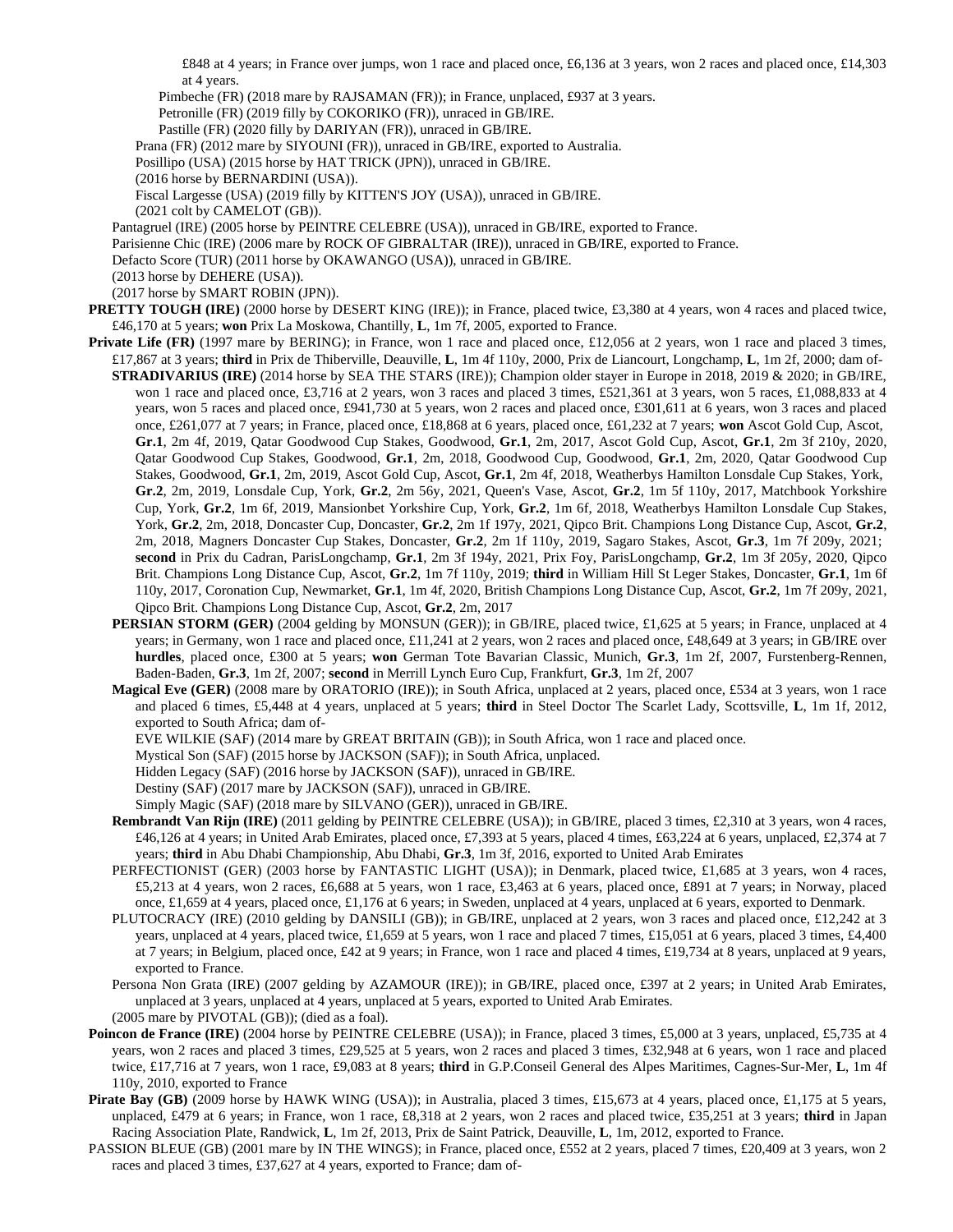- SPIRIT OF THE LAW (IRE) (2009 gelding by LAWMAN (FR)); in GB/IRE, won 2 races and placed once, £4,743 at 2 years, won 2 races and placed 4 times, £14,132 at 3 years, won 3 races and placed 3 times, £30,137 at 4 years, won 1 race and placed 4 times, £36,841 at 5 years, placed 4 times, £13,427 at 6 years, placed once, £761 at 7 years, unplaced at 8 years.
- THE ARTISTA (FR) (2011 horse by ART CONNOISSEUR (IRE)); in France, placed once, £2,602 at 2 years, won 5 races and placed 5 times, £48,249 at 3 years, unplaced, £1,473 at 4 years.
- BLEU ASTRAL (FR) (2012 gelding by ASTRONOMER ROYAL (USA)); in GB/IRE, placed twice, £1,651 at 2 years, won 2 races and placed once, £5,333 at 3 years; in France, unplaced at 3 years, won 1 race and placed twice, £14,500 at 4 years, won 1 race and placed 3 times, £17,914 at 5 years, placed 4 times, £7,832 at 6 years, won 1 race, £8,559 at 7 years; in GB/IRE over **hurdles**, placed once, £239 at 3 years, exported to France.
- WANATE (IRE) (2007 mare by SHAMARDAL (USA)); in France, placed once, £1,359 at 2 years, placed 4 times, £6,726 at 3 years, won 1 race and placed 4 times, £16,250 at 4 years; dam of-

BAIE DE SOMME (FR) (2017 mare by LITERATO (FR)); in France, placed 5 times, £5,027 at 2 years, placed 4 times, £4,559 at 3 years, won 1 race and placed once, £4,071 at 4 years.

(2013 horse by MYBOYCHARLIE (IRE)).

Bienveillance (FR) (2014 mare by MYBOYCHARLIE (IRE)); in France, unplaced at 2 years.

Wanate Threat (FR) (2018 mare by TRIPLE THREAT (FR)), unraced in GB/IRE.

(2008 mare by FOOTSTEPSINTHESAND (GB)).

PLEASANT VALLEY (IRE) (2011 mare by SHAMARDAL (USA)); in GB/IRE, won 2 races and placed twice, £12,600 at 3 years, won 1 race, £9,606 at 4 years; in France, unplaced, £1,860 at 4 years; dam of-

Impossible (IRE) (2017 mare by MAKFI (GB)); in GB/IRE, unplaced at 3 years, unplaced at 4 years.

- PARADE MILITAIRE (IRE) (2007 mare by PEINTRE CELEBRE (USA)); in France, won 1 race and placed once, £13,805 at 3 years, exported to France; dam of-
	- PARAUARI (FR) (2014 gelding by LAWMAN (FR)); in France, won 1 race and placed once, £8,639 at 2 years, won 1 race, £11,709 at 3 years; in USA, won 1 race and placed twice, £18,994 at 4 years, unplaced, £1,193 at 5 years, unplaced, £226 at 6 years, exported to France.
	- PARADE MUSIC (USA) (2012 mare by GIANT'S CAUSEWAY (USA)); in France, won 1 race, £10,000 at 2 years, placed 3 times, £19,728 at 3 years, exported to France; dam of-
		- **Morton (FR)** (2018 horse by NEW BAY (GB)); in France, placed twice, £4,016 at 2 years, won 3 races and placed once, £40,964 at 3 years, unplaced at 4 years; **second** in Prix de Saint Patrick, Chantilly, **L**, 7f 210y, 2021.
		- Pas Radine (IRE) (2020 filly by ANODIN (IRE)), unraced in GB/IRE, exported to France.

Pandora's Star (IRE) (2013 mare by SMART STRIKE (CAN)); in France, placed twice, £3,120 at 4 years, exported to France; dam of-Toocoolforschool (FR) (2019 filly by AL WUKAIR (IRE)); in France, placed 3 times, £16,026 at 2 years. (2020 filly by AL WUKAIR (IRE)).

- Viva Zapata (FR) (2016 horse by LOPE DE VEGA (IRE)); in France, placed twice, £3,053 at 2 years, unplaced at 3 years, exported to France.
- Scarlett Robe (USA) (2017 mare by MANDURO (GER)), unraced in GB/IRE.
- (2018 horse by WAR FRONT (USA)).
- Mzahem (IRE) (2019 colt by MASTERY (USA)), unraced in GB/IRE.
- (2020 filly by SEA THE STARS (IRE)).
- (2021 filly by SEA THE STARS (IRE)).

PLANETE BLEUE (IRE) (2010 mare by DANSILI (GB)), see above.

Place de Moscou (IRE) (2006 mare by ROCK OF GIBRALTAR (IRE)); in France, placed once, £2,136 at 3 years; dam of-

- **Soviet Courage (IRE)** (2011 gelding by DUTCH ART (GB)); in GB/IRE, placed once, £906 at 2 years, won 1 race and placed 3 times, £6,122 at 3 years; in Australia, won 3 races and placed 3 times, £87,361 at 4 years, won 1 race and placed twice, £36,324 at 5 years, placed 4 times, £21,974 at 6 years; **third** in Fujitsu Air Conditioning W J Mckell Cup, Randwick, **L**, 1m 4f, 2017, exported to Australia.
- SUREYOUTOLDME (IRE) (2014 gelding by TAMAYUZ (GB)); in GB/IRE, placed once, £1,001 at 2 years, placed once, £241 at 3 years, won 1 race and placed once, £6,708 at 4 years, won 1 race and placed twice, £5,659 at 5 years.
- LADY MOSCOU (IRE) (2012 mare by SIR PERCY (GB)); in GB/IRE, won 1 race and placed 5 times, £8,578 at 2 years; dam of-
- YOUTHFUL KING (GB) (2019 colt by FOUNTAIN OF YOUTH (IRE)); in GB/IRE, won 1 race, £4,204 at 2 years.
	- My Boy Frankie (GB) (2018 gelding by FOUNTAIN OF YOUTH (IRE)); in GB/IRE, placed once, £2,028 at 3 years, unplaced at 4 years.
- West By East (GB) (2020 colt by WASHINGTON DC (IRE)), unraced in GB/IRE.
- Brough Lane Lass (IRE) (2015 mare by BIG BAD BOB (IRE)); in GB/IRE, unplaced at 2 years, unplaced, £600 at 3 years.

(2016 mare by HAVANA GOLD (IRE)).

(2017 mare by RAVEN'S PASS (USA)).

(2018 horse by SLADE POWER (IRE)).

(2020 gelding by IFFRAAJ (GB)).

Philodendron (FR) (2002 horse by VETTORI (IRE)); (died 2008), unraced in GB/IRE.

Poussiere d'Or (IRE) (2003 mare by GRAPE TREE ROAD (GB)), unraced in GB/IRE; dam of-

PENINA (IRE) (2011 mare by LAWMAN (FR)); in GB/IRE, won 1 race and placed once, £3,812 at 2 years, placed twice, £1,348 at 3 years; in Greece, won 3 races and placed 6 times, £6,798 at 4 years, won 1 race and placed 3 times, £2,972 at 5 years, placed once, £431 at 6 years, exported to Greece.

Chevalier d'Or (IRE) (2007 gelding by CHOISIR (AUS)); in GB/IRE, unplaced at 2 years, placed once, £301 at 3 years.

(2009 mare by WHIPPER (USA)).

Hailo Angel (IRE) (2012 mare by DARK ANGEL (IRE)); in GB/IRE, unplaced at 3 years.

Culrua Focus (IRE) (2013 mare by INTENSE FOCUS (USA)); in GB/IRE, unplaced at 3 years; in GB/IRE over **hurdles**, unplaced at 3 years.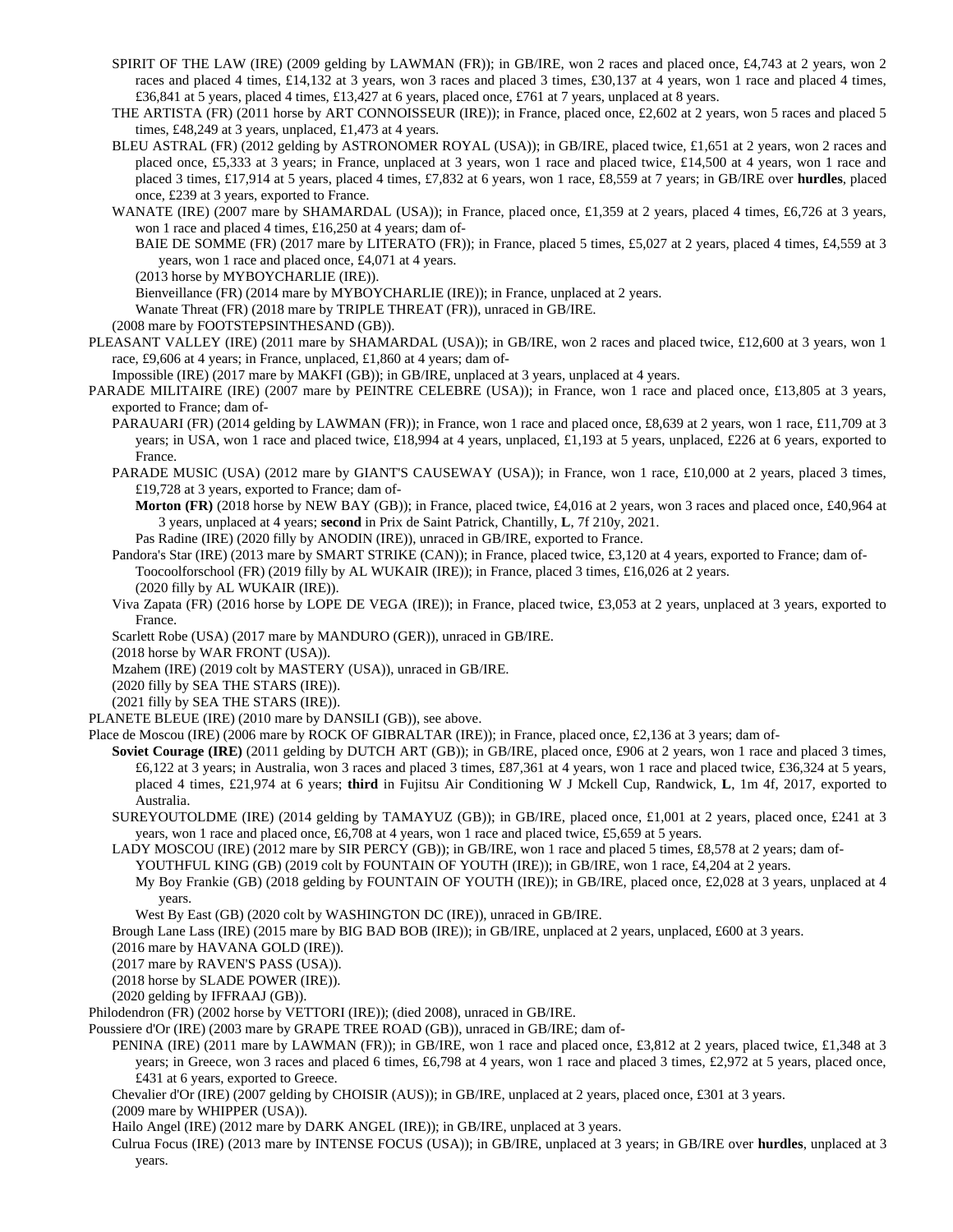Savea (IRE) (2014 gelding by DREAM AHEAD (USA)); in GB/IRE, unplaced at 2 years. (2016 horse by ELZAAM (AUS)).

Pirogue Bleue (IRE) (2008 mare by PEINTRE CELEBRE (USA)), unraced in GB/IRE, exported to France; dam of-

- EL SIERRO (FR) (2015 horse by HURRICANE RUN (IRE)); in France, placed once, £3,504 at 2 years, won 2 races and placed 3 times, £36,947 at 3 years, unplaced at 4 years; in Spain, placed twice, £20,530 at 3 years, unplaced at 4 years, unplaced at 5 years.
	- Parti Pris (GB) (2013 mare by AMERICAN POST (GB)); in France, placed once, £2,280 at 3 years, placed 3 times, £4,786 at 4 years, placed once, £2,247 at 5 years, placed 3 times, £4,234 at 6 years, unplaced at 7 years, unplaced at 8 years; in France over jumps, unplaced, £774 at 7 years, unplaced at 8 years, exported to France.
	- Ribolla (FR) (2016 mare by KENDARGENT (FR)); in France, unplaced at 3 years.

Pirogge (FR) (2017 mare by MAXIOS (GB)); in Spain, unplaced at 2 years, unplaced, £211 at 3 years.

- Tarheel Bleue (NZ) (2018 gelding by TARZINO (NZ)); in Australia, unplaced, £744 at 3 years.
- Persuasion (FR) (2015 mare by SILVER FROST (IRE)), unraced in GB/IRE, exported to France; dam of-
- PERLE BLEUE (FR) (2019 filly by LE HAVRE (IRE)); in France, placed twice, £6,429 at 2 years, won 1 race, £7,983 at 3 years. Park Avenue (FR) (2020 filly by LE HAVRE (IRE)), unraced in GB/IRE.

(2016 horse by MUHTATHIR (GB)).

## **3rd dam.**

- **PAWNEESE** (1973 mare by CARVIN II); Champion 3-y-o filly in Europe in 1976, Champion 3-y-o stayer in England in 1976; in GB/IRE, won 2 races, £131,625 at 3 years; in France, won 4 races and placed twice, 975500 francs; **won** Oaks Stakes, Epsom, **Gr.1**, 1m 4f, 1976, Prix de Diane de Revlon, Chantilly, **Gr.1**, 1976, King George VI & Queen Elizabeth Stakes, Ascot, **Gr.1**, 1m 4f, 1976, Prix Penelope, Saint-Cloud, **Gr.3**, 1976, Prix Cleopatre, Saint-Cloud, **Gr.3**, 1976, Prix La Camargo, Saint-Cloud, **L**, 1976, exported to France; dam of 12 known foals; 9 known runners; **5 known winners**
	- PERREAL (1982 horse by HABITAT); in GB/IRE, placed once, £1,910 at 2 years, won 2 races, £8,509 at 3 years; in France, won 1 race, £6,349 at 5 years, sire in France, exported to France.
	- PRETRESSE (1985 mare by MILL REEF (USA)); in France, won 1 race, £7,861 at 3 years, exported to France.
	- PROUD STAR (IRE) (1991 horse by LOMOND (USA)); in France, won 1 race, £5,389 at 4 years, exported to France.
	- POUGHKEEPSIE (IRE) (1992 mare by SADLER'S WELLS (USA)), see above.
	- PILOT IN COMMAND (IRE) (1994 horse by ROYAL ACADEMY (USA)); in France, placed twice, £5,162 at 3 years, won 1 race and placed twice, £4,051 at 4 years, placed once, £431 at 5 years, exported to France.
	- Paris Bleu (1987 horse by SHIRLEY HEIGHTS); in France, placed once, exported to France.

Pawnee Dancer (IRE) (1989 mare by DANCING BRAVE (USA)); in France, placed once, exported to France; dam of-

- **Special Envoy (FR)** (2002 gelding by LINAMIX (FR)); in France, placed once, £2,535 at 2 years, won 1 race and placed 3 times, £21,525 at 3 years, won 2 races and placed 3 times, £42,690 at 4 years; in Norway, placed once, £10,329 at 4 years; in GB/IRE over **hurdles**, placed twice, £1,002 at 4 years, won 2 races and placed twice, £24,312 at 5 years, unplaced at 6 years, unplaced at 7 years, unplaced at 8 years; in GB/IRE over **fences**, placed once, £1,735 at 6 years, unplaced at 7 years, placed 3 times, £2,861 at 8 years; **second** in Grand Prix de Compiegne, Compiegne, **L**, 1m 2f, 2006, totesport.com Long Distance Hurdle, Newbury, **L**, 3m 110y, 2007; **third** in Marit Sveaas Minnelop, Ovrevoll, **Gr.3**, 1m 1f, 2006
- MARY DANCER (FR) (1995 mare by MARIGNAN (USA)); in France, won 1 race and placed 3 times, £6,398 at 2 years, won 1 race and placed twice, £4,444 at 3 years, won 2 races and placed twice, £12,111 at 4 years, placed once, £336 at 5 years, won 1 race and placed 3 times, £2,182 at 6 years; dam of-
	- KING'S MARY (FR) (2003 horse by KINGSALSA (USA)); in France, unplaced at 3 years, unplaced at 4 years; in Morocco, won 5 races and placed twice.
	- Snow Dancer (FR) (2005 mare by KUTUB (IRE)), unraced in GB/IRE.
	- Magic Majoriane (FR) (2007 mare by MAJORIEN (GB)), unraced in GB/IRE.
- PADOVA (FR) (1999 horse by LOUP SOLITAIRE (USA)); in France, won 1 race and placed once, £3,337 at 2 years, won 1 race and placed once, £5,092 at 3 years, placed 4 times, £9,740 at 4 years, won 1 race and placed 5 times, £13,098 at 5 years, won 2 races, £12,411 at 6 years, unplaced at 7 years, unplaced, £506 at 8 years, unplaced at 10 years; in France over jumps, unplaced at 3 years, unplaced at 5 years, won 2 races, £7,489 at 6 years, placed once, £4,138 at 7 years, won 1 race and placed 3 times, £11,780 at 8 years, won 2 races and placed 3 times, £10,743 at 9 years, placed once, £1,015 at 10 years.
- PAROLE D'OR (GER) (2007 mare by EPALO (GER)); in France, unplaced at 2 years, won 2 races and placed 3 times, £17,213 at 3 years, won 1 race and placed once, £6,379 at 4 years, unplaced at 5 years; in France over jumps, unplaced, £1,195 at 3 years, placed 4 times, £13,500 at 4 years, placed 5 times, £14,891 at 5 years; dam of-

Fleur d'Or Vallees (FR) (2015 mare by LAVEROCK (IRE)), unraced in GB/IRE.

Gamin des Vallees (FR) (2016 gelding by MARESCA SORRENTO (FR)), unraced in GB/IRE.

- PREMIERE FOIS (FR) (1996 mare by SILLERY (USA)); in France, placed once, £1,293 at 2 years, won 1 race and placed once, £4,144 at 3 years; dam of-
	- QUEST FOR FORTUNE (AUS) (2001 gelding by QUEST FOR FAME); in Australia, won 5 races.
	- GEONBONGSA (AUS) (2002 mare by DR FONG (USA)); in South Korea, won 3 races.

ROAD TO FINNISS (AUS) (2006 gelding by GOOD JOURNEY (USA)); in Australia, won 4 races.

- Demented Choice (AUS) (2003 mare by THUNDER GULCH (USA)), unraced in GB/IRE; dam of-
	- HAAYIL THE PRINCE (AUS) (2006 gelding by HAAYIL (AUS)); in Australia, won 1 race.
		- COOL CALL (AUS) (2009 mare by HAAYIL (AUS)); in Australia, won 1 race and placed 3 times.
			- Mazel Tov (AUS) (2016 mare by KEEP THE FAITH (AUS)); in Australia, unplaced, £2,499 at 5 years.
				- Cool Faith (AUS) (2017 mare by KEEP THE FAITH (AUS)); in Australia, unplaced, £1,158 at 4 years.
		- Haayil's Choice (AUS) (2007 mare by HAAYIL (AUS)); in Australia, placed once.
		- Pawnee Dancer (AUS) (2008 mare by HAAYIL (AUS)), unraced in GB/IRE.
			- DOUG'S JOURNEY (AUS) (2014 gelding by SHARKBITE (AUS)); in Australia, placed twice, £4,084 at 6 years, won 1 race and placed twice, £6,993 at 7 years.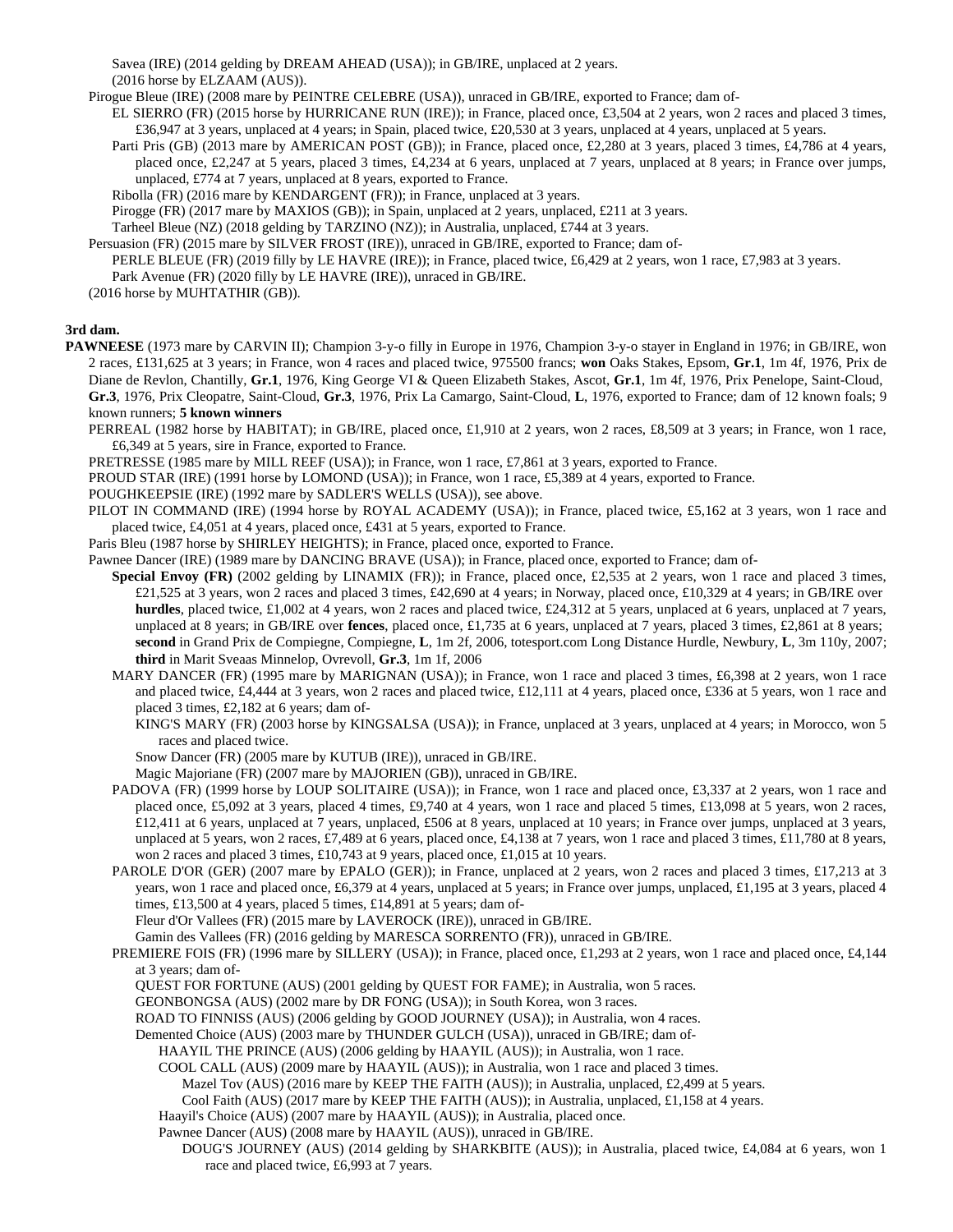Azephyr (AUS) (2004 mare by HIGH YIELD (USA)); in Australia, unplaced.

Patia d'Escaut (FR) (2003 mare by NIKOS), unraced in GB/IRE; dam of-

Patie d'Escaut (FR) (2010 mare by SUNDAY BREAK (JPN)), unraced in GB/IRE.

Solika Declisou (FR) (2011 mare by EPALO (GER)), unraced in GB/IRE.

Olgris Declisou (FR) (2013 gelding by MONTMARTRE (FR)); in France over jumps, unplaced, £538 at 4 years.

God Save The King (FR) (2015 gelding by ALEX THE WINNER (USA)); in France, unplaced, £1,881 at 5 years, unplaced at 6 years.

Palpapalpa (FR) (2016 mare by SHAKESPEAREAN (IRE)); in France, unplaced at 3 years.

Voix du Coeur (FR) (2009 mare by MARTALINE (GB)), unraced in GB/IRE; dam of-

GELEE BLANCHE (FR) (2016 mare by SAMUM (GER)); in GB/IRE in **N.H. Flat races**, unplaced at 4 years; in GB/IRE over **hurdles**, placed 3 times, £4,575 at 4 years, won 1 race and placed once, £10,241 at 5 years; in GB/IRE over **fences**, won 1 race and placed twice, £7,661 at 5 years

EN ACCELEREE (FR) (2014 mare by LAVEROCK (IRE)); in France over jumps, won 1 race and placed once, £18,461 at 3 years, placed 3 times, £11,231 at 4 years, unplaced at 5 years.

VOIX ROMAINE (FR) (2015 mare by COKORIKO (FR)); in France over jumps, won 1 race and placed 5 times, £18,352 at 4 years. Diplomee (FR) (2013 mare by MUHTATHIR (GB)); in France over jumps, unplaced at 3 years, placed once, £1,462 at 4 years.

Holetown Hero (FR) (2017 gelding by BUCK'S BOUM (FR)); in GB/IRE in **N.H. Flat races**, unplaced at 4 years

- Voix Sainte (FR) (2019 filly by SAINT DES SAINTS (FR)), unraced in GB/IRE.
- Ki Voila (FR) (2020 colt by VOILADENUO (FR)), unraced in GB/IRE.

Pile Ou Face (1979 horse by RHEINGOLD), unraced in GB/IRE.

Perichole (1981 mare by GREAT NEPHEW); in GB/IRE, unplaced at 3 years, exported to France; dam of-

Hajj Nicola (1986 horse by HELLO GORGEOUS (USA)), unraced in GB/IRE, exported to France.

Nousa Nousa (FR) (1987 mare by TOP VILLE), unraced in GB/IRE; dam of-

- **WINSLOW (FR)** (1994 gelding by SARHOOB (USA)); in France, unplaced at 3 years; in France over jumps, won 3 races; **won** P. Le Parisien Aujourd'Hui en France Stp, Auteuil, **L**, 2m 5f 110y, 1999; **second** in Prix Beugnot Handicap Hurdle, Auteuil, **L**, 2m 2f, 1999, P.du Club Galop P. Predicteur Hcp.Hurdle, Auteuil, **L**, 2m 3f 110y, 1999
- **Nuit de Siam (FR)** (1997 mare by TAKE RISKS (FR)); in France, won 1 race and placed once, £10,118 at 2 years, won 1 race and placed 5 times, £14,986 at 3 years, won 1 race and placed once, £18,283 at 4 years; in USA, placed twice, £13,284 at 4 years, unplaced, £2,178 at 5 years, won 2 races and placed once, £26,575 at 6 years; **third** in CTT & T.B. Owners of California Handicap, Del Mar, **L**, 1m 3f, 2001; dam of-
	- AUVERGNE (USA) (2007 mare by LIT DE JUSTICE (USA)); in USA, placed once, £486 at 2 years, won 2 races and placed once, £6,267 at 3 years, won 3 races and placed once, £13,358 at 4 years, won 1 race, £3,156 at 5 years, placed once, £427 at 6 years.

CASTILLON (USA) (2006 mare by ATTICUS (USA)); in USA, won 1 race and placed twice, £10,298 at 3 years, placed twice, £2,683 at 4 years, won 1 race and placed 3 times, £3,846 at 5 years.

Nimpo Lake (USA) (2008 gelding by REDATTORE (BRZ)); in USA, unplaced, £154 at 2 years, unplaced, £762 at 3 years. (2009 mare by REDATTORE (BRZ)).

Tulie (USA) (2011 mare by ROBANNIER (USA)), unraced in GB/IRE.

**Westville (FR)** (1993 horse by VILLAGE STAR (FR)); in France, unplaced at 8 years; in France over jumps, won 2 races; **second** in Prix Ketch Handicap Hurdle, Auteuil, **L**, 2m 2f, 1996, Prix Triquerville Handicap Chase, Auteuil, **L**, 2m 4f 110y, 1997.

- **Coblant (FR)** (1995 horse by FUNAMBULE (USA)); in France, unplaced at 2 years, unplaced at 3 years; in France over jumps, placed twice; **third** in Prix Wild Monarch Hurdle (c&g), Auteuil, **L**, 1m 7f, 1998.
- RUSSIAN FLAG (FR) (2003 gelding by KINGSALSA (USA)); in GB/IRE in **N.H. Flat races**, placed once, £191 at 9 years; in France, unplaced, £1,310 at 3 years; in GB/IRE over **hurdles**, placed 5 times, £2,320 at 5 years, placed once, £954 at 8 years, unplaced at 9 years, unplaced at 10 years; in GB/IRE over **fences**, placed 4 times, £3,510 at 5 years, won 2 races and placed 6 times, £22,727 at 6 years, won 1 race and placed 4 times, £17,356 at 7 years, won 2 races, £11,403 at 8 years, placed once, £1,431 at 9 years; in France over jumps, unplaced at 3 years; in GB/IRE in **point-to-points**, unplaced at 9 years
- AURORE CELTIQUE (FR) (2001 mare by ALAMO BAY (USA)); in France, unplaced at 2 years, won 2 races and placed 3 times, £11,197 at 3 years; dam of-
	- **Bal Celtique (FR)** (2009 mare by BALLINGARRY (IRE)); in France over jumps, won 3 races, £30,500 at 4 years, won 1 race and placed once, £13,395 at 6 years, placed twice, £20,074 at 7 years; **third** in Prix Predicateur Handicap Hurdle, Auteuil, **L**, 2m 3f 110y, 2016.
		- **Celtic Girl (FR)** (2017 mare by MANDURO (GER)); in France, unplaced at 3 years; in France over jumps, placed once, £2,278 at 3 years, won 1 race and placed twice, £25,696 at 4 years; **third** in Prix Alain de Goulaine Hurdle, Auteuil, **L**, 2m 1f 197y, 2021.
		- **Saint Segal (FR)** (2018 gelding by SAINT DES SAINTS (FR)); in GB/IRE over **hurdles**, won 1 race and placed once, £19,098 at 3 years; **second** in Finale Juvenile Hurdle, Chepstow, **L**, 2m 11y, 2021.

Celtic Dino (FR) (2019 colt by DOCTOR DINO (FR)), unraced in GB/IRE.

Authoceltic (FR) (2020 colt by AUTHORIZED (IRE)), unraced in GB/IRE.

RED NOUSA (FR) (2011 mare by REDBACK (GB)); in France, placed twice, £4,333 at 3 years; in France over jumps, won 1 race and placed twice, £17,875 at 4 years, placed once, £10,478 at 5 years, won 1 race and placed once, £29,145 at 6 years. Montecatina (FR) (2019 filly by BALKO (FR)), unraced in GB/IRE.

Heisenberg (FR) (2020 colt by MANDURO (GER)), unraced in GB/IRE.

MARTASPRINGS (FR) (2014 mare by MARTALINE (GB)); in France over jumps, unplaced at 3 years, won 1 race and placed 3 times, £13,305 at 4 years, placed twice, £4,163 at 5 years.

BALKOTIC (FR) (2016 gelding by BALKO (FR)); in France, won 1 race and placed once, £7,737 at 4 years; in GB/IRE over **hurdles**, unplaced at 5 years; in France over jumps, unplaced, £2,254 at 4 years, placed twice, £5,281 at 5 years.

Celtic Night (FR) (2006 mare by TAKE RISKS (FR)); in France, placed once, £2,330 at 3 years.